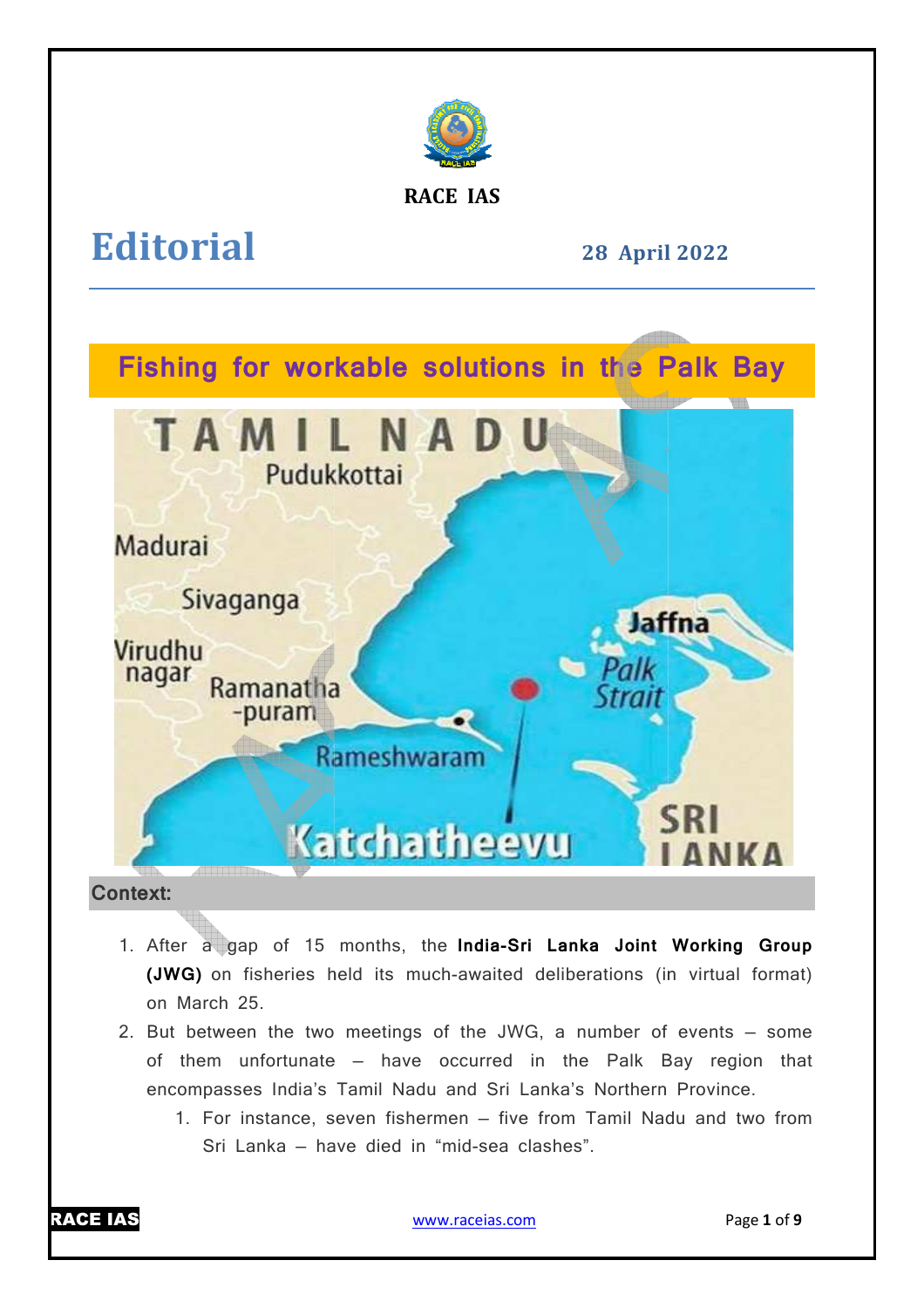- 3. Just as sections of fishermen from the Palk Bay bordering districts of Tamil Nadu continue **to transgress the International Maritime Boundary Line (IMBL)**, cases of many of them getting arrested and their boats being impounded by the Sri Lankan authorities continue.
- 4. What has precipitated matters is that in early February, the impounded boats, around 140 in number, were auctioned despite a bilateral understanding on the matter.

#### **Brief Background of India- Sri Lanka Fishing areas:**

- 1. Both Indian and Sri Lankan fishermen have been fishing into the **Palk Bay area for centuries.** Palk Bay is a semi-enclosed shallow water body between the southeast coast of India and Sri Lanka.
- 2. Problem emerged only after a maritime agreement was signed by India and Sri Lanka in 1974.
- 3. In fact, initially the **1974 border agreement** did not affect fishing on either side of the border.
- 4. In 1976, through an exchange of letters, both India and Sri Lanka agreed to stop fishing in each other's waters.
- 5. In 1974 and 1976 treaties were signed between the two countries to demarcate the **International Maritime Boundary Line (IMBL).**
- 6. The treaties also ended up making the **Palk Strait connecting India and Sri Lanka a 'two-nation pond'**, under the relevant United Nations Convention on the Law of the Sea **(UNCLOS) rules** to the exclusion of all third nations. Simply put, the bilateral arrangement bans international fishing and shipping.

### **Government's Initiative for Fishermen's in the region:**

**Providing all necessary support:** This included clothes, toiletries, snacks, dry essentials and masks, besides facilitating phone calls to relatives. They were also arranging legal representation.

**Check on their welfare:** In the case of one fisherman who was indisposed, the Indian Consular Officer has visited him in the hospital to check on his welfare.

**Issue of early release of the fishermen and boats:** The Indian High Commission in Sri Lanka had taken up the issue of early release of the fishermen and boats with the Government of Sri Lanka.

**However, Trawling as an issue:**

RACE IAS www.raceias.com Page **2** of **9**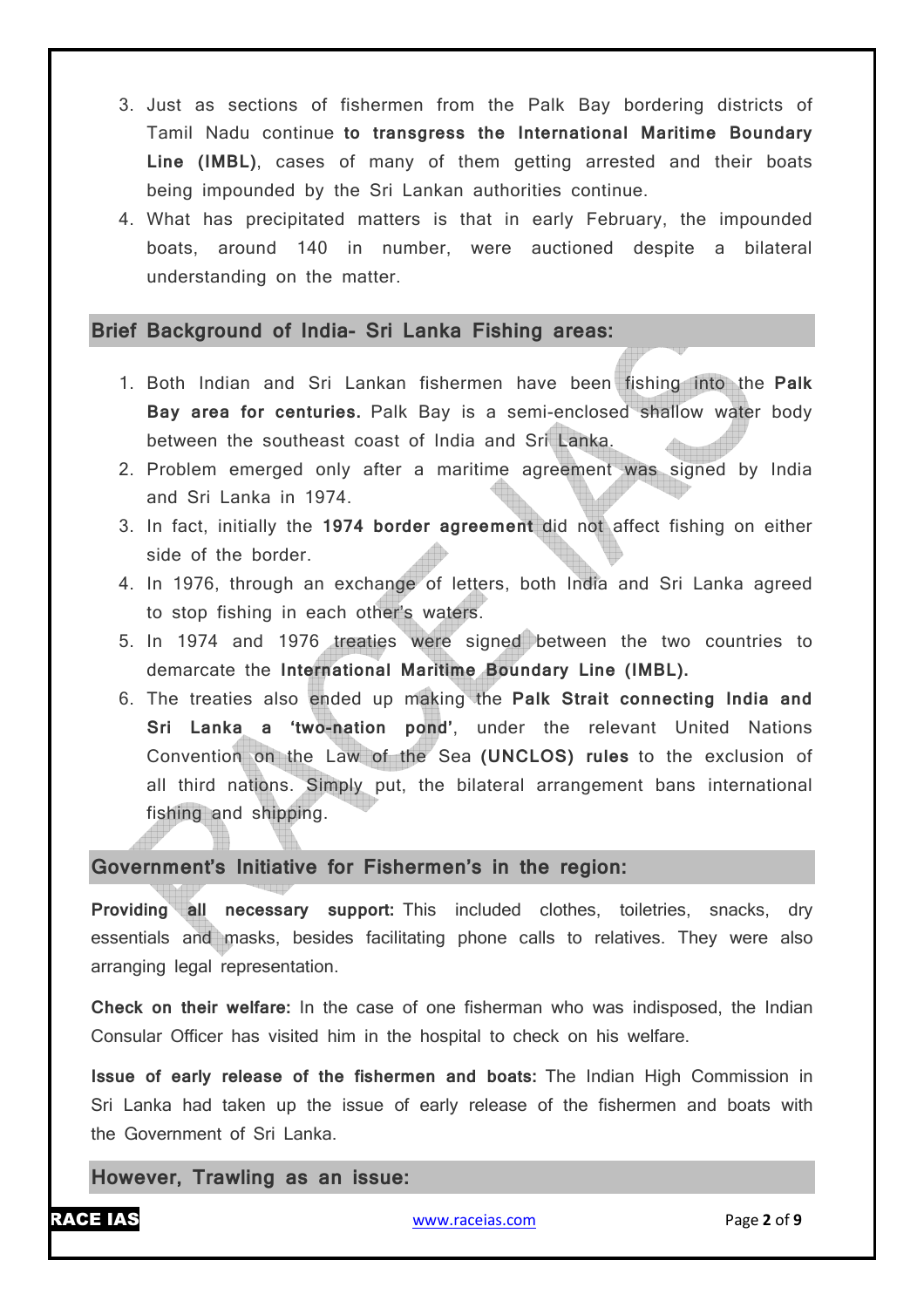- 1. Apart from poaching in the territorial waters of Sri Lanka, the **use of mechanized bottom trawlers** is another issue that has become a **bone of contention between the fishermen of the two countries**; the dispute is not just between the two states.
- 2. This method of fishing, which was once promoted by the authorities in India, is now seen as being **extremely adverse to the marine ecology**, and has been acknowledged so by India.
- 3. The actions of the Tamil Nadu fishermen **adversely affect their counterparts in the Northern Province** who are also struggling to come to terms with life after the civil war.
- 4. The ongoing economic crisis in the island nation has only worsened their plight.
- 5. At the same time, the fishermen of Tamil Nadu experience a genuine problem — the **lack of fishing areas** consequent to the demarcation of the IMBL in June 1974.
- 6. If they confine themselves to Indian waters, they find the area available for fishing full of rocks and coral reefs besides being shallow.
- 7. The distance between Dhanushkodi (Tamil Nadu) and the IMBL is nine nautical miles (NM) while the maximum distance — Devipattinam and the  $IMBL - is 34 NM$ . **All Britain**
- 8. Under the **Tamil Nadu Marine Fishing Regulation Act 1983,** mechanized fishing boats can fish only beyond 3 NM from the coast. This explains the trend of the fishermen having to cross the IMBL frequently.
- 9. Another factor is that the people of the two countries in general and fisherfolk in particular have **common threads of language, culture and religion**, all of which can be used purposefully to resolve any dispute.
- 10.It is because of this factor as well as the plight of the fishermen of the Northern Province that the two governments have been repeatedly saying that the whole problem has to be looked at **from humanitarian and livelihood angles.**

**Fisher-level talks much needed in this Economic crisis in Sri Lanka:**

1. With the problem having been discussed by the JWG, and earlier during the visit of India's External Affairs Minister to Sri Lanka, in March as well, it is time steps are taken to take the process forward.

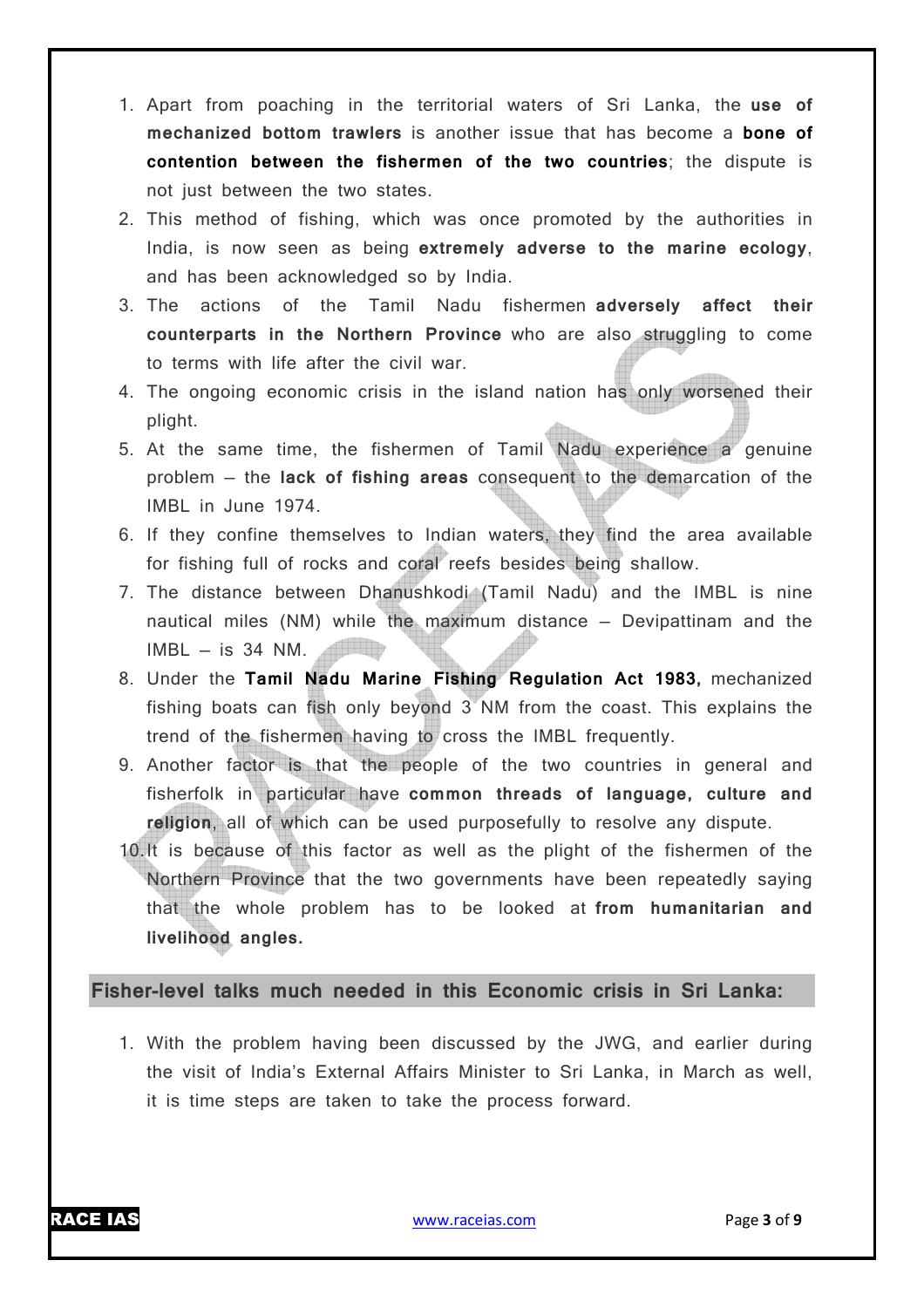- 2. The present situation, which is otherwise very stressful for Sri Lanka in view of the economic crisis, can be utilised to bring the fishermen of the two countries to the negotiating table.
- 3. This is because the Indian government's two-month ban on fishing on the east coast of the country began on April 15.
- 4. It is up to Sri Lanka now to ensure that the talks take place as the Indian side is **keen on resuming fisherfolk-level deliberations.**
- 5. As several substantive issues were discussed threadbare in the previous rounds of such meetings — the last one was in New Delhi in November 2016 — only some fine-tuning of the respective positions had to be done.
- 6. While Indian fishermen can present a road map for their transition to deep sea fishing or alternative methods of fishing, the Sri Lankan side has to take a **pragmatic view** that the transition cannot happen abruptly.
- 7. To elicit a favorable response from the fishermen of the Northern Province, the Tamil Nadu fishermen have to commit themselves to a short and swift transition for which the governments in India (Central and State) have to come forward to **perform the role of guarantors.**
- 8. Also, whenever there is a genuine complaint about Tamil Nadu fishermen having damaged the properties of the Northern Province's fishermen, the Indian government can **compensate this through the proper channels of Sri Lanka**.

### **Solution:**

## **Deep sea fishing should implement in place of Bottom trawling:**

- 1. India will have to modify its scheme on deep sea fishing to accommodate the concerns of its fishermen, especially those from Ramanathapuram district, so that **they take to deep sea fishing without any reservation.**
- 2. The revised scheme has to absorb satisfactorily not only the unit cost of long liners but also the running cost.
- 3. Also, there is a compelling need for the Central and State governments to implement in Tamil Nadu the **Pradhan Mantri Matsya Sampada Yojana in a proactive manner.**
- 4. The scheme, which was flagged off two years ago, covers alternative livelihood measures too including seaweed cultivation, open sea cage cultivation, and sea/ocean ranching.
- 5. During Mr. Jaishankar's visit, India had signed a memorandum of understanding with Sri Lanka for the development of fisheries harbours.

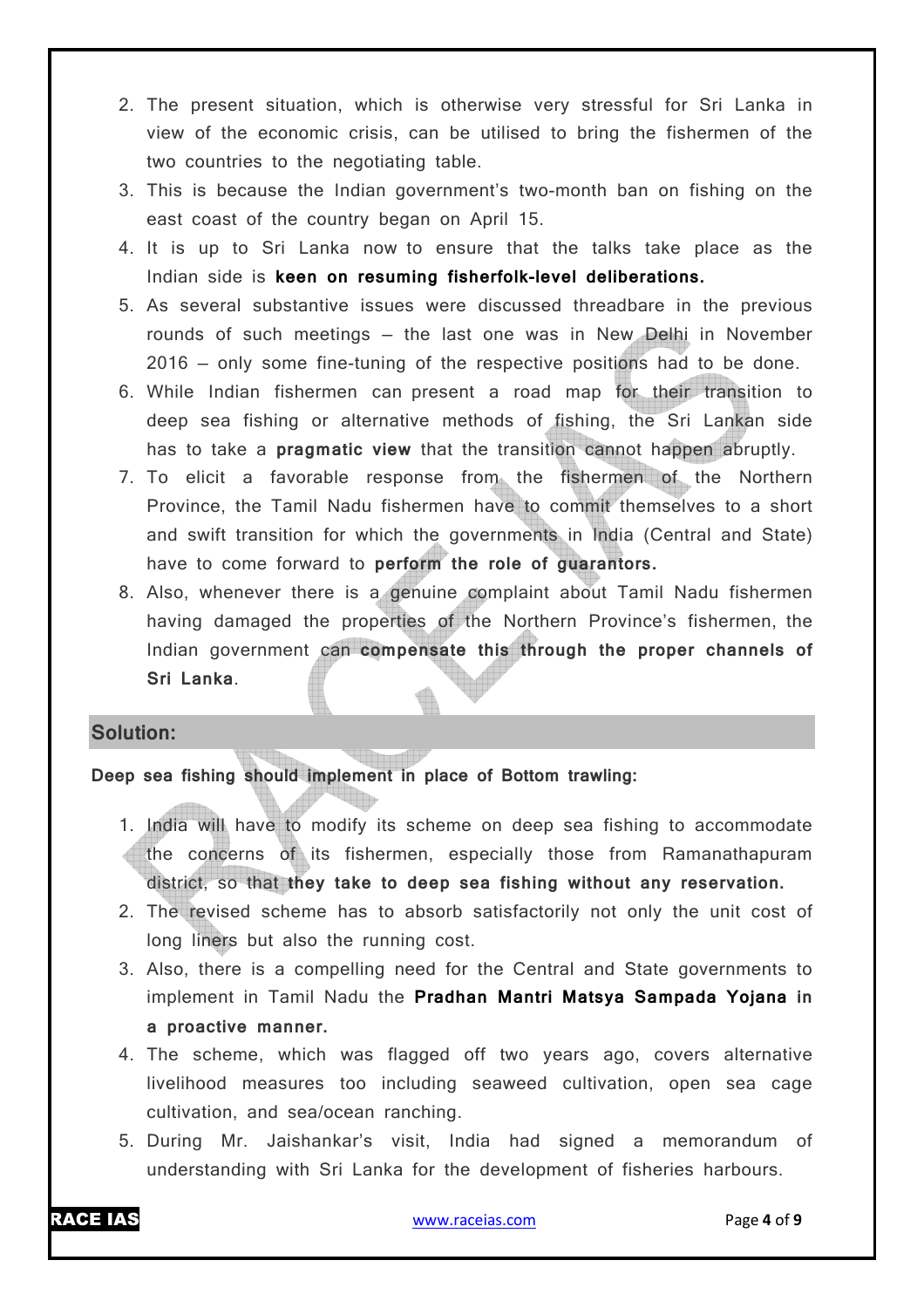- 6. This can be modified to include a **scheme for deep sea fishing to the fishermen of the North**.
- 7. It is a welcome development that the JWG has agreed to have joint research on fisheries, which should be commissioned at the earliest.
- 8. Such a study should cover the **extent of the adverse impact of bottom trawling** in the Palk Bay region.

## **Way Ahead steps:**

The two countries should **explore the possibility** of establishing a **permanent multistakeholder institutional mechanism** to regulate fishing activity in the region.

At the same time, Sri Lanka should take a lenient view of the situation and refrain from **adopting a rigid and narrow legal view of matters** concerning the release of 16 fishermen or impounded fishing boats (around 90 in number).

Any delay in this will only increase the bitterness between the two countries at a time when the economic crisis of Sri Lanka is **generating empathy in India.**

What everyone needs to remember is that the fisheries dispute is not an insurmountable problem.

A number of options are available to make the Palk Bay not only free of troubles but also a **model for collaborative endeavours in fishing**.

# **Keeping Neighbourhood in Sight**

**"Neighbourhood First"** has been a cardinal component of **India's foreign policy**. Unless India manages its periphery well in the subcontinent, its pursuit of a more significant role in the Asian region and the world will remain suboptimal.

Recurrent **political or economic crises in neighbouring countries** draw India back into the subcontinent and constrain its ability to deal with larger regional and global issues. Moreover, **adversaries like China seek to keep India tethered in the subcontinent.**

Amid the recent global as well as internal political and economical shifts within the neighbouring countries, India has a **fresh opportunity to energise its Neighbourhood First policy.** It must grab it with both hands.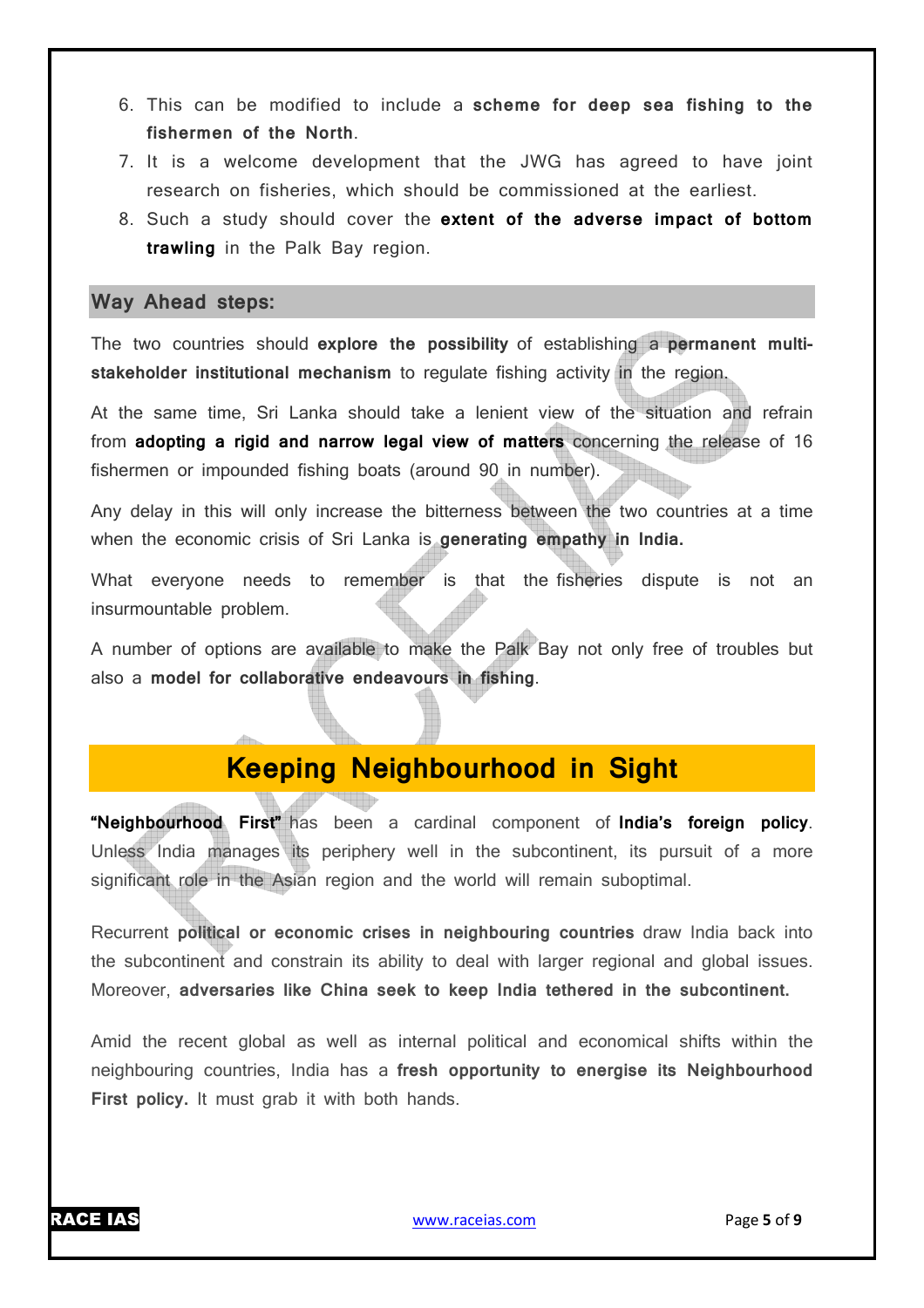# **What is the Indian Subcontinent?**

- The Indian subcontinent is a single geopolitical unit with strong economic complementarities among its constituent parts.
- It is a **shared cultural space with deep and abiding affinities** among the people of the countries located in the subcontinent because of a **long and shared history.**
	- o It includes the countries of **Bangladesh, Bhutan, India, Maldives, Nepal, Pakistan, and Sri Lanka.**
- However, despite this overarching unity, the subcontinent is divided into several independent and sovereign States, each with its challenges and aspirations.

# **How India is a Significant Player in this Region?**

- **Proximity** is a significant asset, enabling **low-cost and timely flow of goods,** services, and people across borders.
- The asymmetry of **economic and technological power** which India enjoys is an asset in transforming the economy of the entire sub-region.
- India is the **biggest transit country for the subcontinent** and has land borders with Pakistan, Nepal, Bhutan and Bangladesh and maritime borders with Sri Lanka and the Maldives.
- India has also extended a helping hand to Sri Lanka and Nepal facing severe economic setbacks.
	- The \$400-million currency swap facility extended to Sri Lanka has been renewed.
	- o **During the recent visit to India by Nepal's PM**, a number of **economic assistance programmes have been revived** and some **new ones have been announced.**
- **India's relations with the Maldives and Bhutan are also in a positive territory**, but must not be taken for granted. They need to be nurtured on a continuing basis.

**What could be the Roadblocks in Securing an Friendly Subcontinent?** 

**External Influence:** It is quite predictable for the smaller neighbour countries to be **wary of being dominated by a more powerful India** and consequently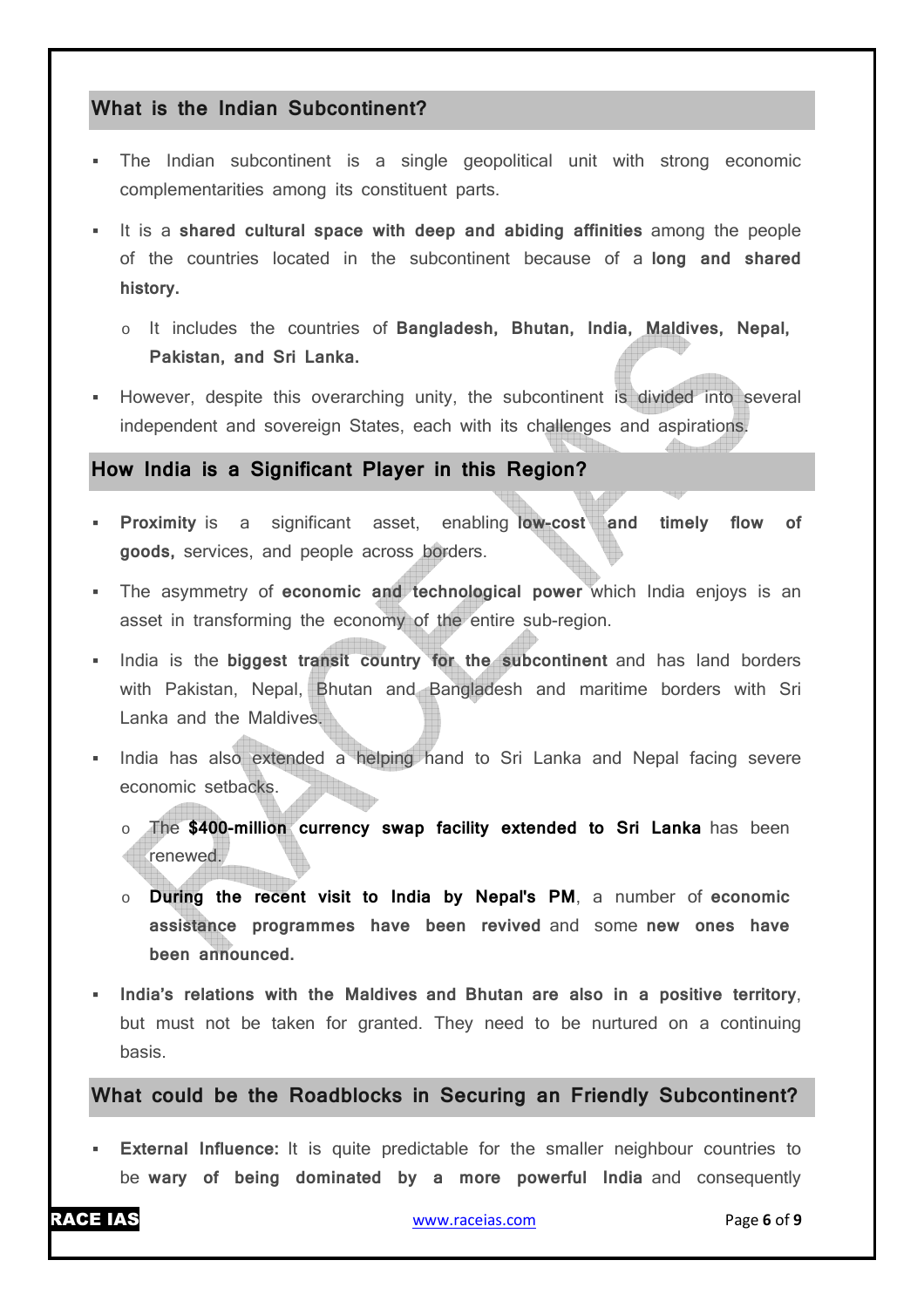seeking to **balance India's influence** through closer relations with external powers. In the past, such an external power was the US and **now it is China**.

- o Over the past few years, China's actions and policies all through South Asia and also in India's maritime neighbourhood, including in the **Indian Ocean island countries**, have raised the need to give **deep consideration to India's approach to its neighbours.**
- **India's Bilateral Issues with:**
	- o **Bangladesh:** The **domestic political rhetoric in India about illegal Bangladeshi migrants** and their alleged **involvement in communal riots** has had a negative resonance in the country and cast a shadow on our relations.
		- It is essential to ensure that the compulsions of domestic politics do not affect India's foreign policy adversely.
	- o **Pakistan:** With Pakistan too, India has historical **adversity dating back to Independence and Partition** and also the four wars that the former lost.
		- Even more critical to the restoration of normalcy in bilateral ties is **terrorism**. **Alli**b
	- o **Nepal:** In the Indo-Nepal ties, the **Kalapani boundary dispute** is a major issue.
		- In 2019, Nepal released a new political map claiming Kalapani, Limpiyadhura and Lipulekh of Uttarakhand and the area of Susta (West Champaran district, Bihar) as part of Nepal's territory.
	- o **Sri Lanka: Killing of Indian fishermen** by the Sri Lankan Navy is a lingering issue between these two nations.
		- In 2019 and 2020, a total of 284 **Indian fishermen were arrested** and a total of 53 Indian boats were confiscated by the Sri Lankan authorities.
- The recent **political instability in Pakistan**, the **economic crisis in Sri Lanka**, the **'India Out' campaign in Maldives** and **China's growing footprint in Nepal** are other major challenges for India.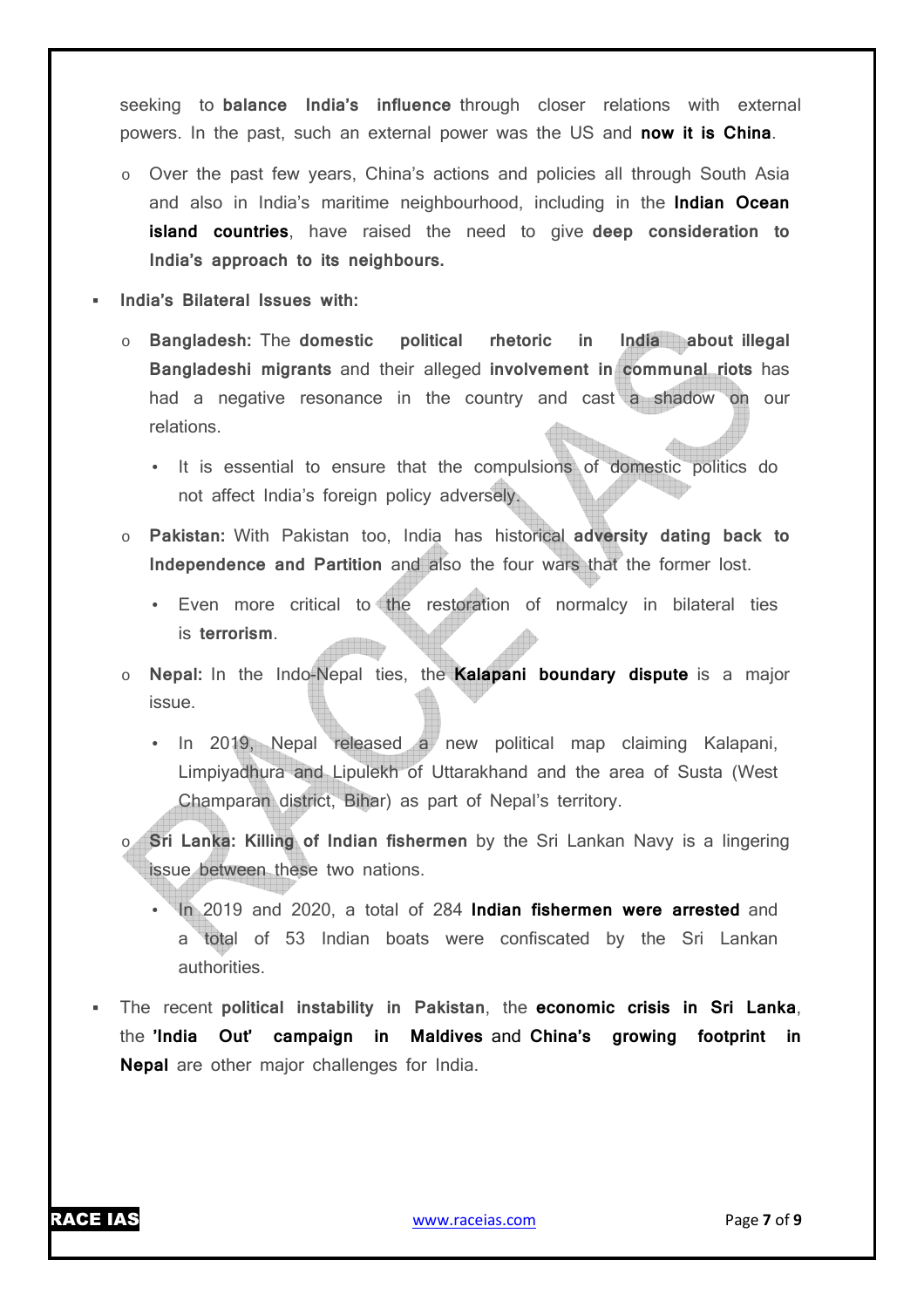# **How can India be a Significant Player in this Region?**

- **A Revised Foreign & Security Policy:** Being the largest and most powerful country in the subcontinent, India's **security perimeter goes beyond its national borders**, a strong Indian foreign and security policy must **ascertain that its neighbourhood remains peaceful,** stable, and benign, and **no hostile presence** can entrench itself anywhere in the subcontinent and threaten India's security.
	- o The challenge for Indian foreign policy lies in **creating effective and enduring incentives for our neighbours** to remain sensitive to India's security interests and use India's more powerful economy to become an engine of growth for them.
	- o India shall **emerge for its neighbours as a net security provider** for the region.
- **Lesser Interventions:** To deal with the increasing engagement of the smaller neighbours with external partners **India should not clearly articulate red lines** with each country as it would openly invite charges of disrespect of the sovereignty of neighbours.
	- o A better way would be to **intervene less** in the internal political affairs of its neighbours and subtly make it known that what **India will never accept is the physical presence of a hostile foreign power** in a manner that would adversely impact its security especially in a case of open borders.
- **Taking Advantage of Political Shifts:** There are significant shifts taking place in the neighbourhood. There is a **leadership change in Pakistan**, which offers the **prospect of reviving the India-Pakistan engagement.**
	- o The objectives should be modest, these include the **resumption of bilateral dialogue** in a format similar to the earlier comprehensive dialogue template.
	- o It is in **India's interest to promote regional economic integration,** and **SAARC** is the one important available platform for that purpose.
	- o **BIMSTEC** should **not be looked upon as an alternative to SAARC** but should pursue it on its own merits.